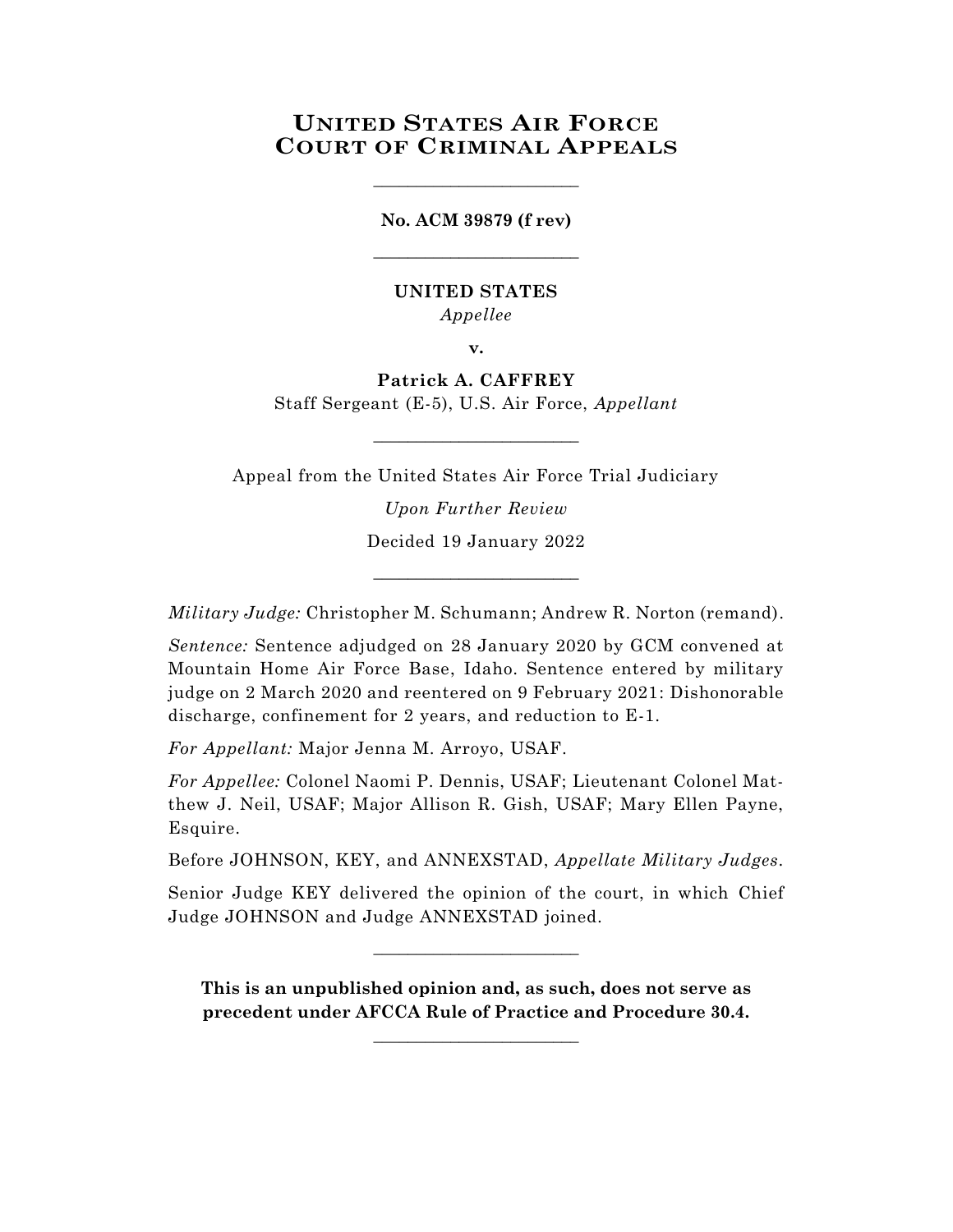#### KEY, Senior Judge:

l

A military judge sitting as a general court-martial convicted Appellant, in accordance with his pleas and pursuant to a pretrial agreement, of two specifications of sexual abuse of a child in violation of Article 120b, Uniform Code of Military Justice (UCMJ), 10 U.S.C. § 920b. <sup>1</sup> These two specifications pertained to offenses committed in 2018. The military judge sentenced Appellant to a dishonorable discharge, confinement for two years, and reduction to the grade of E-1.

Appellant's case is before us for a second time. His case was originally submitted to this court for review on its merits without any assignments of error. Although not raised by Appellant, we determined the convening authority had erred by not taking action on Appellant's sentence as required by Executive Order 13,825, § 6(b), 83 Fed. Reg. 9889, 9890 (8 Mar. 2018), and Article 60, UCMJ, 10 U.S.C. § 860 (*Manual for Courts-Martial*, *United States* (2016 ed.)), and we remanded his case to the Chief Trial Judge, Air Force Trial Judiciary, for corrective action. *See United States v. Caffrey*, No. ACM 39879, 2021 LEXIS 4, at \*7–8 (A.F. Ct. Crim. App. 8 Jan. 2021) (unpub. op.). The convening authority subsequently approved Appellant's sentence, resulting in a new entry of judgment. When this case was returned to us, Appellant raised a single assignment of error: whether his sentence is inappropriately severe. We find no error materially prejudicial to Appellant's substantial rights, and we affirm the findings and sentence.

#### **I. BACKGROUND**

In August 2018, Appellant and his wife attended a wedding in Caldwell, Idaho, with plans to spend the night at the house of a friend of Appellant's. According to Appellant, he drank "an abundance of alcohol" at the wedding. Once at his friend's house, Appellant continued to drink while he, his wife, and other members of the household sat around the kitchen table conversing and playing card games. Later in the evening, Appellant's friend's 12-year-old sister, BM, took a seat at the table next to Appellant.<sup>2</sup> Appellant had his arm on

<sup>1</sup> References to the punitive articles of the UCMJ are to the *Manual for Courts-Martial, United States* (2016 ed.). Unless otherwise specified, all other references to the UCMJ are to the *Manual for Courts-Martial, United States* (2019 ed.).

<sup>2</sup> Although Appellant knew BM, he had not seen her in the nine years preceding this incident. We note that the parties stipulated that BM was three years old in 2005 when Appellant met her, which would make her approximately 16 years old at the time of the offenses in 2018. BM's mother testified, however, that BM was born in 2006. In another part of the stipulation of fact, the parties agreed that BM was 12 years old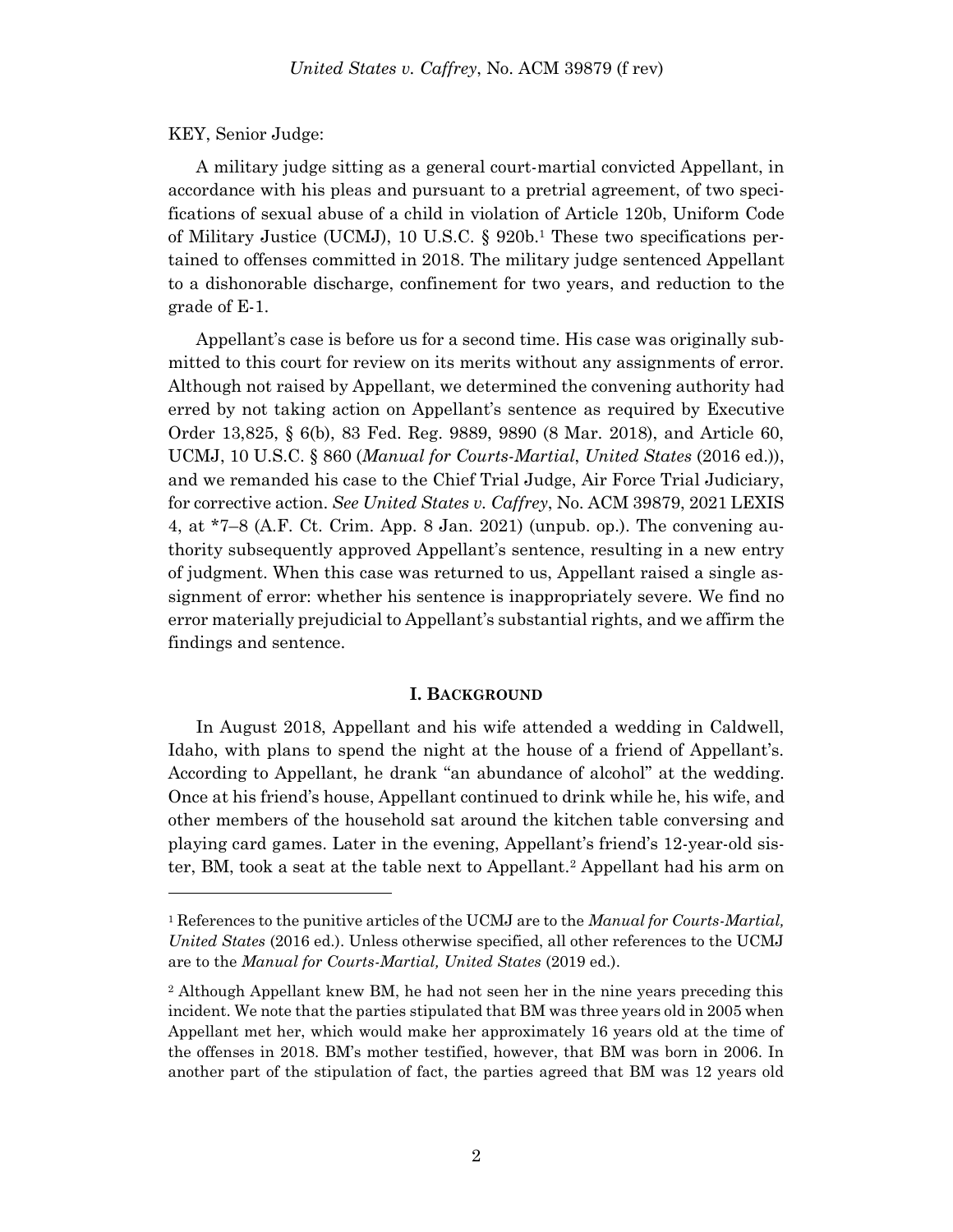the back of her chair. At some point, Appellant put his hand on BM's back and then slid his hand down so that it touched her buttocks over her shorts for "a couple of seconds." He then placed his hand on her thigh and then on her vulva, over her shorts. BM stood up from the table and left the room.

In February 2019, BM told her older sister what had happened because her brother—Appellant's friend —was going to get married, and BM was concerned Appellant would come back for the wedding. This led to BM's sister confronting Appellant about the incident via text message. Appellant responded to BM's sister by saying he had not touched BM inappropriately. Appellant then decided to relay the accusation to his friend who, in turn, threatened to kill Appellant—a threat which Appellant reported to a co-worker and his first sergeant. In the ensuing investigation, Appellant eventually confessed to touching BM's thigh and vulva after initially equivocating on whether he had done so.

Appellant ultimately pleaded guilty to two specifications of sexual abuse of a child (one for touching BM's buttocks and one for touching her vulva). This meant the maximum sentence Appellant faced was confinement for 40 years, reduction to the grade of E-1, forfeiture of all pay and allowances, and a dishonorable discharge. Appellant's pretrial agreement limited the maximum confinement the convening authority could approve to 30 months, but it did not otherwise restrict the convening authority's discretion. Trial counsel asked the military judge to sentence Appellant to "at least four years" and a dishonorable discharge. Trial defense counsel, on the other hand, did not recommend a specific sentence, but asked the military judge to neither sentence Appellant to four years of confinement nor adjudge a dishonorable discharge. The military judge sentenced Appellant to two years of confinement, a dishonorable discharge, and reduction in grade to E-1.

During the Government's sentencing case, trial counsel called BM's mother to testify about how BM had become less affectionate, less trusting, and more isolated since she disclosed the abuse. BM also testified that she was "confused and scared" when Appellant touched her and that she still felt "betrayed" and "violated" at the time of the trial. The Defense introduced a number of character letters from Appellant's co-workers and supervisors attesting to his good military character, his good duty performance, and their support for Appellant.

l

<sup>&</sup>quot;[a]t all dates and times relevant" to the specifications. During his providence inquiry, Appellant repeatedly agreed that BM had not attained the age of 16 years at the time of his offenses. Considering the entirety of Appellant's providence inquiry and all the matters in the record of trial, we conclude the reference to BM being three years old in 2005 was an oversight. Appellant has not raised the matter as an error and our review has not disclosed any prejudice.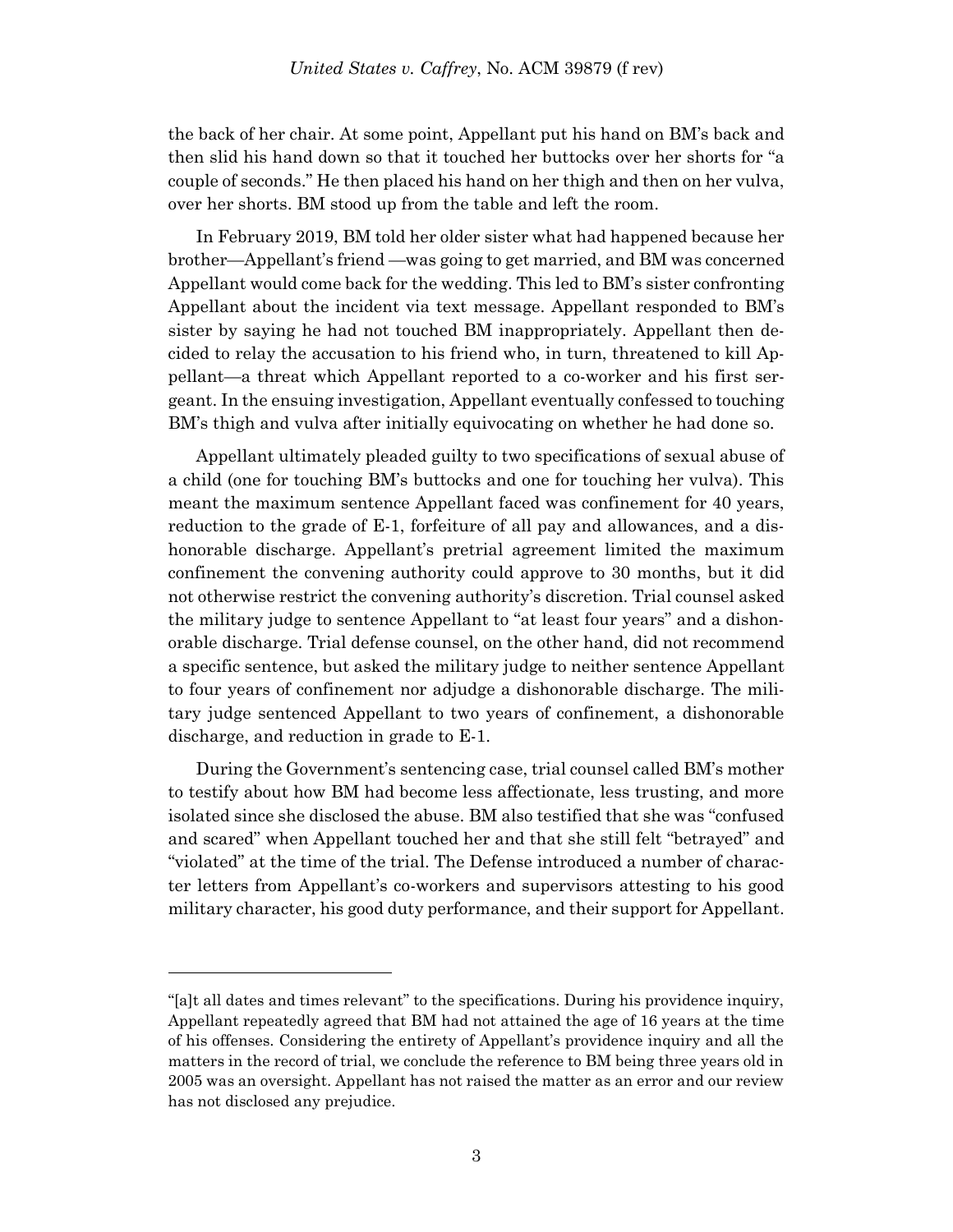Appellant's first sergeant also testified that Appellant had "great" rehabilitation potential. During his unsworn statement, Appellant turned to BM and her family members in the gallery and apologized to them. He also told the military judge he had been raised in an abusive home and was homeless for a period in high school until another family took him into their household. The Defense further introduced letters from Appellant's wife, mother, father-in-law, and two members of the family who took Appellant in, all of which described Appellant's character in a positive light.

#### **II. DISCUSSION**

On appeal, Appellant contends the dishonorable discharge component of his sentence renders his overall sentence inappropriately severe. He points to his intoxication at the time, the fact his offenses comprised only a "few seconds," the fact he confessed, his decision to plead guilty, his apology to BM and her family, his difficult childhood, and the unwavering support of those who presented matters on his behalf at his court-martial. He asks us to set aside his dishonorable discharge.

We review issues of sentence appropriateness de novo. *See United States v. Lane*, 64 M.J. 1, 2 (C.A.A.F. 2006) (citing *United States v. Cole*, 31 M.J. 270, 272 (C.M.A. 1990)). Our authority to review a case for sentence appropriateness "reflects the unique history and attributes of the military justice system, [and] includes but is not limited to, considerations of uniformity and evenhandedness of sentencing decisions." *United States v. Sothen*, 54 M.J. 294, 296 (C.A.A.F. 2001) (citations omitted). We may affirm only as much of the sentence as we find correct in law and fact and determine should be approved on the basis of the entire record. Article  $66(d)$ , UCMJ, 10 U.S.C. §  $866(d)$ . "We assess sentence appropriateness by considering the particular appellant, the nature and seriousness of the offense, the appellant's record of service, and all matters contained in the record of trial." *United States v. Anderson*, 67 M.J. 703, 705 (A.F. Ct. Crim. App. 2009) (citation omitted). Although we have great discretion to determine whether a sentence is appropriate, we have no power to grant mercy. *United States v. Nerad*, 69 M.J. 138, 146 (C.A.A.F. 2010) (citation omitted).

We considered Appellant; the nature and seriousness of his admitted offenses; his record of military service; and all matters contained in the record of trial, to include all matters he submitted in his case in extenuation and mitigation. Although Appellant made a strong case in sentencing for the propositions that he had overcome adversity in his childhood, is highly regarded by others, and succumbed to a momentary lapse of judgment, his conduct was severe. We readily acknowledge we have seen far more aggravated cases, but Appellant molested his friend's sister, a child, while he sat at a kitchen table